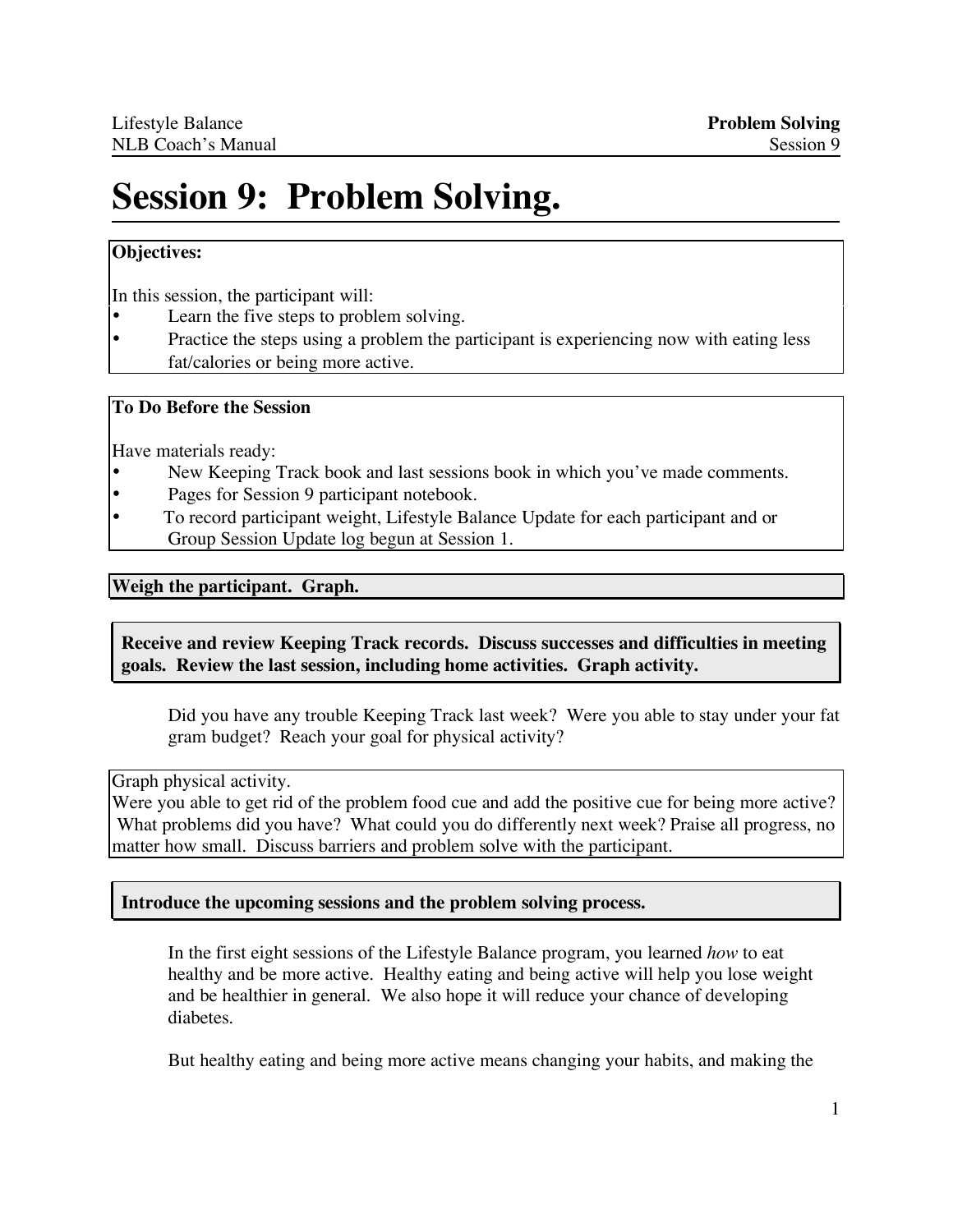changes a permanent part of your lifestyle. Many things can get in the way of changing habits. That's what we'll focus on in the next several sessions. We will discuss:

- Negative thoughts,
- Slips and your reactions to slips (a slip is when you don't follow your eating or activity plan),
- Stress, and
- What people say and do (or "social cues").

All of these things can get in the way of healthy eating and being more active.

What are some examples of things that get in the way for you?

Name several problems that the participant has already discussed at earlier meetings, if possible. E.g., You wanted to go out for a walk, but it was too cold. You wanted to eat less fat, but your children wanted you to buy potato chips.

It's inevitable that problems like these will come up.

**But problems can be solved.** Today we're going to talk about the *process* of problem solving. This is the process that you and I will be working on together throughout the study.

## **Explain the five steps to problem solving.**

In general, there are five steps to solving problems.

## 1. The first step is to **describe the problem in detail. Be specific.**

For example, instead of defining the problem as "I eat more fat than I should," be specific about the kinds of foods you eat that are high in fat--maybe high-fat desserts or red meats. Be specific about when you eat them, and describe these situations in detail. For example, you may eat high-fat desserts when you go to your mother's house and she offers them to you.

Also, **look at what led up to the problem**. Many problems involve a chain of actions: one action leads to another and then another and eventually this leads to inactivity or overeating. This is called an "**action (or behavior) chain.**"

## **Try to see the steps (or "links") in the action chain, including:**

• **Things around you that cue (or prompt) you to eat or to be inactive.** We've talked about food and activity cues before. Examples are a bakery near where you work, television watching, or a carton of ice cream in your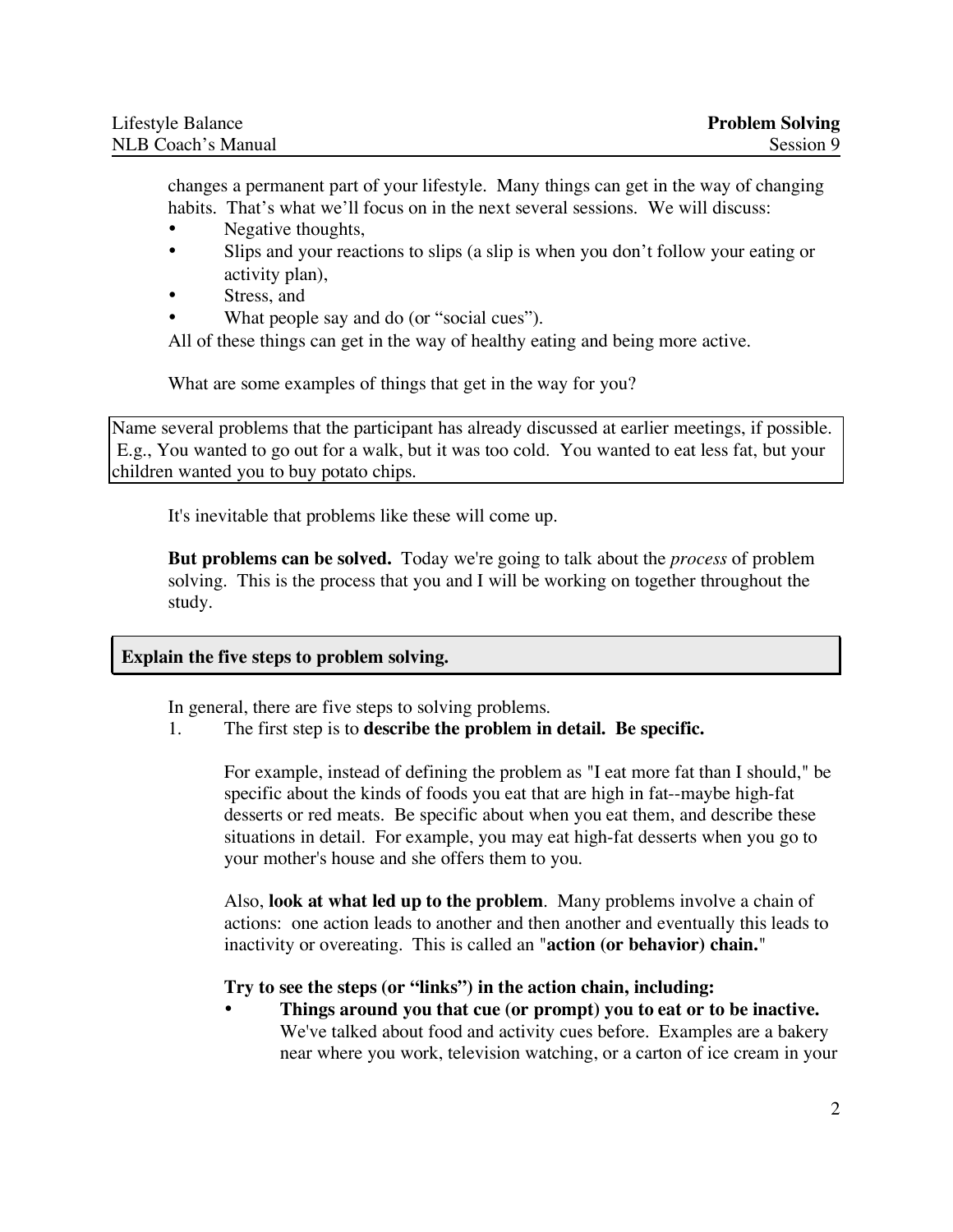freezer.

- **People in your life who don't support your efforts** to lose weight and be more active. Examples are a co-worker who offers you doughnuts every morning, children who insist that you deep-fry chicken rather than baking it, or a spouse who wants you to watch TV in the evening rather than go for a walk.
- **Thoughts or feelings that get in your way.** Examples are defeating thoughts like, "I'll never be disciplined enough to walk every night." Or feelings of boredom, stress, loneliness, or anger that lead to overeating.

Here is an example of an action chain *[refer to the diagram*]:

Sarah is a busy woman with a job and a family. Yesterday she was extremely busy at work and she **didn't eat lunch** because she didn't have time to go out. In the afternoon, her **boss was very critical** and demanding, and **Sarah felt stressed and anxious.** At the end of the day, Sarah **came home tired, upset, and hungry.** She **went right to the kitchen.** She immediately **saw a package of cookies on the kitchen counter**, and before she knew it, she **ate a fair number of the cookies.**

It may seem complicated to look at a problem in this much detail. But actually, it makes problem solving much, much simpler.

- You see that the real problem may not be the last step (eating the cookies) but rather all of **the things that led up to it** (like not eating lunch and so on).
- Uncovering the action chain will help you to **find the "weakest links" in the chain to break.** There's a saying that a chain is only as strong as its weakest link. By naming all of the links in the chain, you will be able to find the weakest ones, the places where you can make a change most easily.
- 2. Step 2 is to **brainstorm your options**. What are all of the possible solutions to the problem? "Brainstorming" means to create a storm of ideas in your brain. Let the ideas pour out, no matter how crazy they may seem. Anything goes. The more ideas the better. And it's actually helpful to include some crazy, extreme ideas because it helps open your mind and stir up your creative juices.

By brainstorming, **you'll see that you aren't at all powerless to change your situation.** You have many options. Here are some possible ones for Sarah *[refer to work sheet].*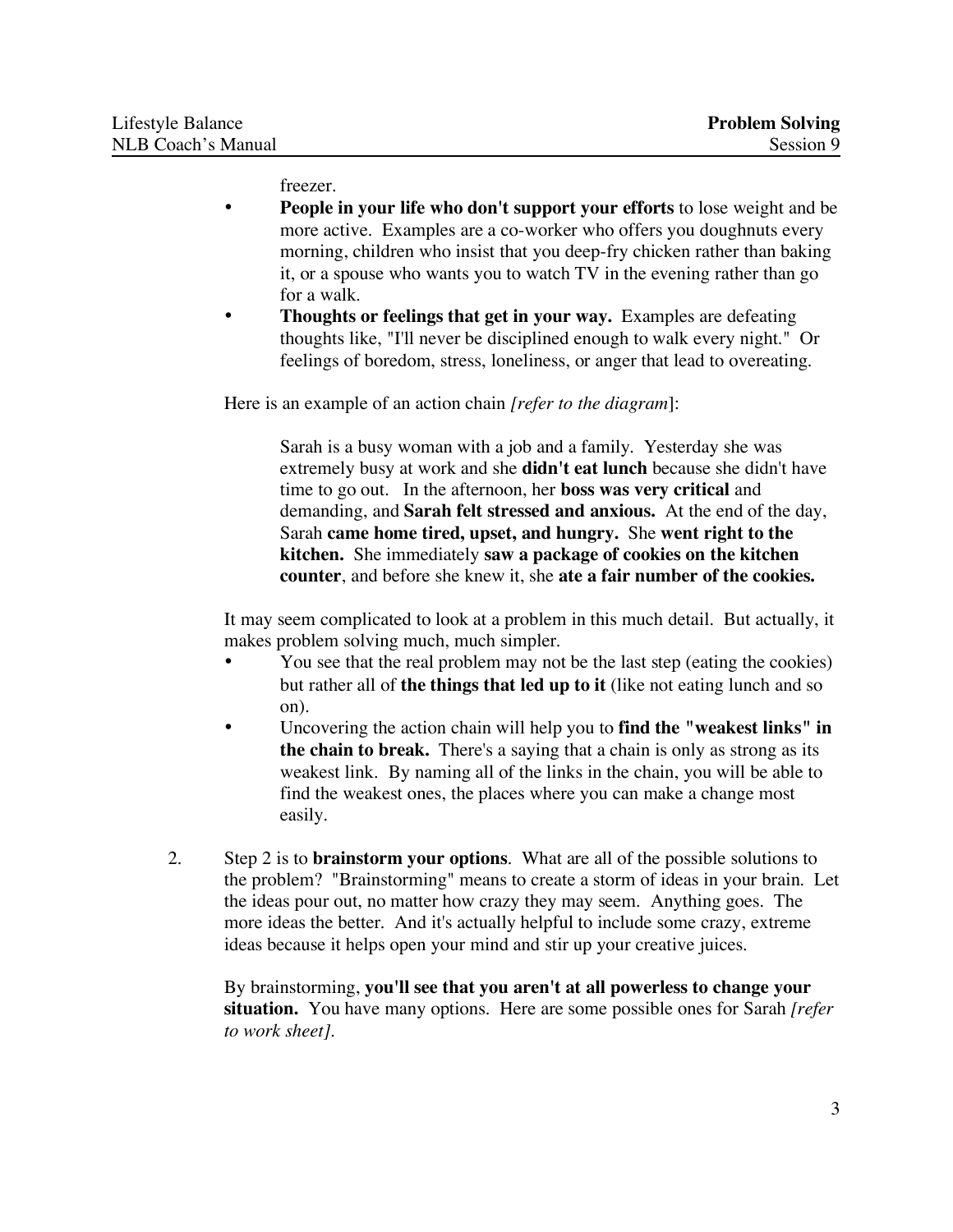| Lifestyle Balance         | <b>Problem Solving</b> |
|---------------------------|------------------------|
| <b>NLB Coach's Manual</b> | Session 9              |

3. Third, **pick an option to try.** Weigh the pros and cons of each option, and choose one (or it might be a combination of several) that is **very likely to work** and that **you can do**. In other words, be realistic. You should be confident that you will succeed.

It's also helpful to try to **break as many links as you can, as** *early* **as you can** in the chain.

For example, it will be much easier for Sarah to control her eating in the evening if she eats some lunch and doesn't arrive home hungry. It will be easier for Sarah to avoid eating too many cookies if she doesn't buy the cookies in the first place. Another reason to try to break an action chain as early as possible is that **you will have more links to work with.** If eating lunch doesn't help Sarah and she still arrives home tired, upset, and hungry, she can still choose low-calorie snacks like fruit when she gets home.

Let's say that Sarah chooses the option of packing a quick bag lunch.

- 4. Fourth, **make a positive action plan.** This is where you spell out exactly:
	- What you will do,
	- When you will do it, and
	- What you need to do first.
	- Also, make a plan for any roadblocks that might come up,
	- And build in steps that will make success more likely. For example: Will it help you to involve someone else?

Can you do anything to make it more fun and enjoyable? Will it help if you:

> Write your plan down and post it on your refrigerator or calendar? Tell your plan to someone else, so you're committed to following it?

Join an exercise class or club so you're more committed? Make a date with someone to go for a walk?

Sometimes if you build in a step to get yourself over the first "hump," then everything begins to snowball and the rest is much easier. For example, here is Sarah's action plan *[review work sheet]*.

5. The fifth step of problem-solving is to **try it and see how it goes.** Did it work? If not, what went wrong? Use what you have learned to problem solve again and make a new action plan. Remember, **problem solving is a process. Don't give up.** It often takes many tries to find a solution.